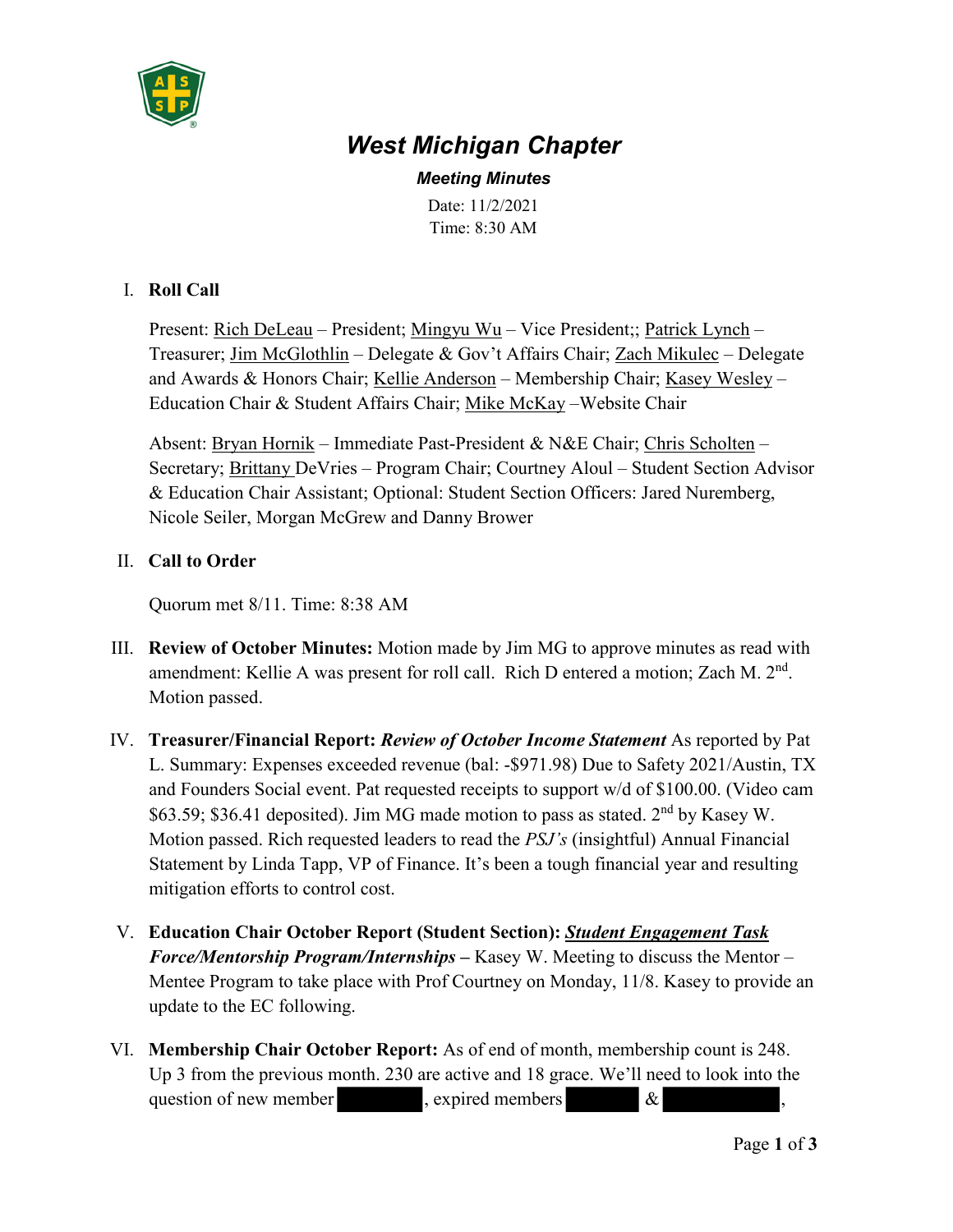

which Rich D will investigate. If anyone knows about new members:

or , let Kellie know.

# **VII. Open Items**

- a) Chapter Bylaws Final Review Update Rich D. Society signed off and approved.
- b) Q1 Chapter Slide Deck and COMT Pts =  $3,470/10,010$ ) On pace with points accumulation. Contributing factors: Leadership Conference 10/21&22, October Meeting (Founders), Hybrid Meetings (using technology), and Job Boards.
- c) October Social Meeting in Review 38 attended (25 members; 13 students) Tour was added as a freebie. Total event cost minus 50% off (thanks Kasey) with tip  $$665.14. - 500.00$  receipts =  $(-$165.14)$
- d) Meeting place for November (11/30 with Tom West) All. We still have JBZ's Bissell Tree House but agreement in that's not close to ideal. Rich will investigate options brought up by Pat looking into Kent District Library. Also, look into Holiday Inn/Downtown. Our default will be GVSU Room #101 w/guest services providing continental breakfast. Chris will need to look at EventBrite for \$20 fee in-person attendance and no-fee for virtual attendees, student section attendees no fee.

### VIII. **New business**

- a) Program Year 2021 2022
	- 1. Tue, Nov 30 8:30a "Making the World Safer Through Wearable Technology & Data" Presenter: Tom West, VP of MakUSafe.
	- 2. Thur, Dec 16, 6:00p Internship Presentations/X-Mas Party Courtney Aloul, Professor GVSU/OSHM
	- 3. Tues, Jan 25, 8:30a A/D of Crawler Cranes (CEUs) Presenters: Josh Frantz, Phu Nguyen, Rich DeLeau
	- 4. Tue, Feb 22, 8:30a "Raising the Bar on Mast Climber Safety– Presenter: Clint Bridges, VP of EZ Climber
	- 5. Tue, March 22, 8:30a "What's New? FMCSA's Safety Management System (SMS) Website." Presenters: Matt Kinnucan & Brittany DeVries